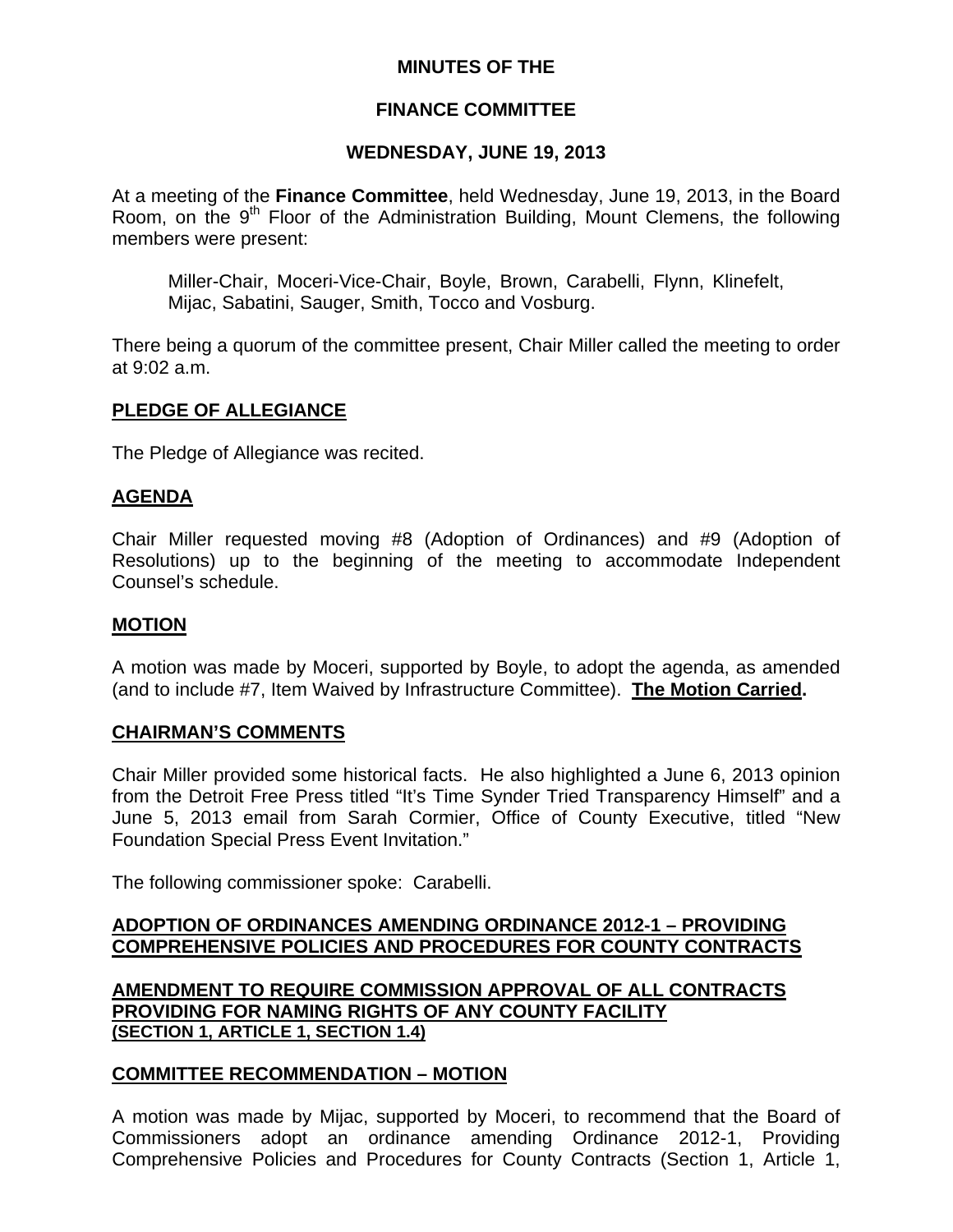Section 1.4), to require Commission approval of all contracts providing for naming rights of any County facility; Further, a copy of this Board of Commissioners' action is directed to be delivered forthwith to the Office of the County Executive.

The following commissioners spoke: Carabelli, Klinefelt, Boyle, Brown, Tocco, Smith and Flynn.

Chair Miller called for a vote on the motion and **THE MOTION CARRIED WITH CARABELLI, SABATINI AND SMITH VOTING "NO."** 

### **AMENDMENT TO REQUIRE PROJECT LABOR AGREEMENTS TO ASSURE LABOR HARMONY ON COUNTY PROJECTS (SECTION 1, ARTICLE 4, SECTION 4.1)**

## **COMMITTEE RECOMMENDATION – MOTION**

A motion was made by Boyle, supported by Tocco, to recommend that the Board of Commissioners adopt an ordinance amending Ordinance 2012-1, Providing Comprehensive Policies and Procedures for County Contracts (Section 1, Article 4, Section 4.1), to require project labor agreements to assure labor harmony on County projects; Further, a copy of this Board of Commissioners' action is directed to be delivered forthwith to the Office of the County Executive.

## **AMENDMENT**

A motion was made by Vosburg, supported by Carabelli, to delay implementation of the ordinance until the 6<sup>th</sup> Circuit Court of Appeals has rendered their opinion on the labor harmony issue.

The following commissioners spoke: Vosburg, Boyle, Flynn, Klinefelt, Tocco, Brown and Sabatini.

Chair Miller called for a vote on the amendment and **THE MOTION WAS DEFEATED.** 

(Commissioners Brown, Carabelli, Klinefelt, Sabatini and Vosburg voted "Yes." Commissioners Boyle, Flynn, Mijac, Miller, Moceri, Sauger, Smith and Tocco voted "No.")

## **AMENDMENT**

A motion was made by Vosburg, supported by Carabelli, that if the  $6<sup>th</sup>$  Circuit Court of Appeals determines that labor harmony on County projects is not allowed and Macomb County has received bids for projects that have not yet been awarded, the projects be rebid.

The following commissioners spoke: Vosburg, Smith, Tocco, Carabelli, Sauger, Klinefelt and Boyle.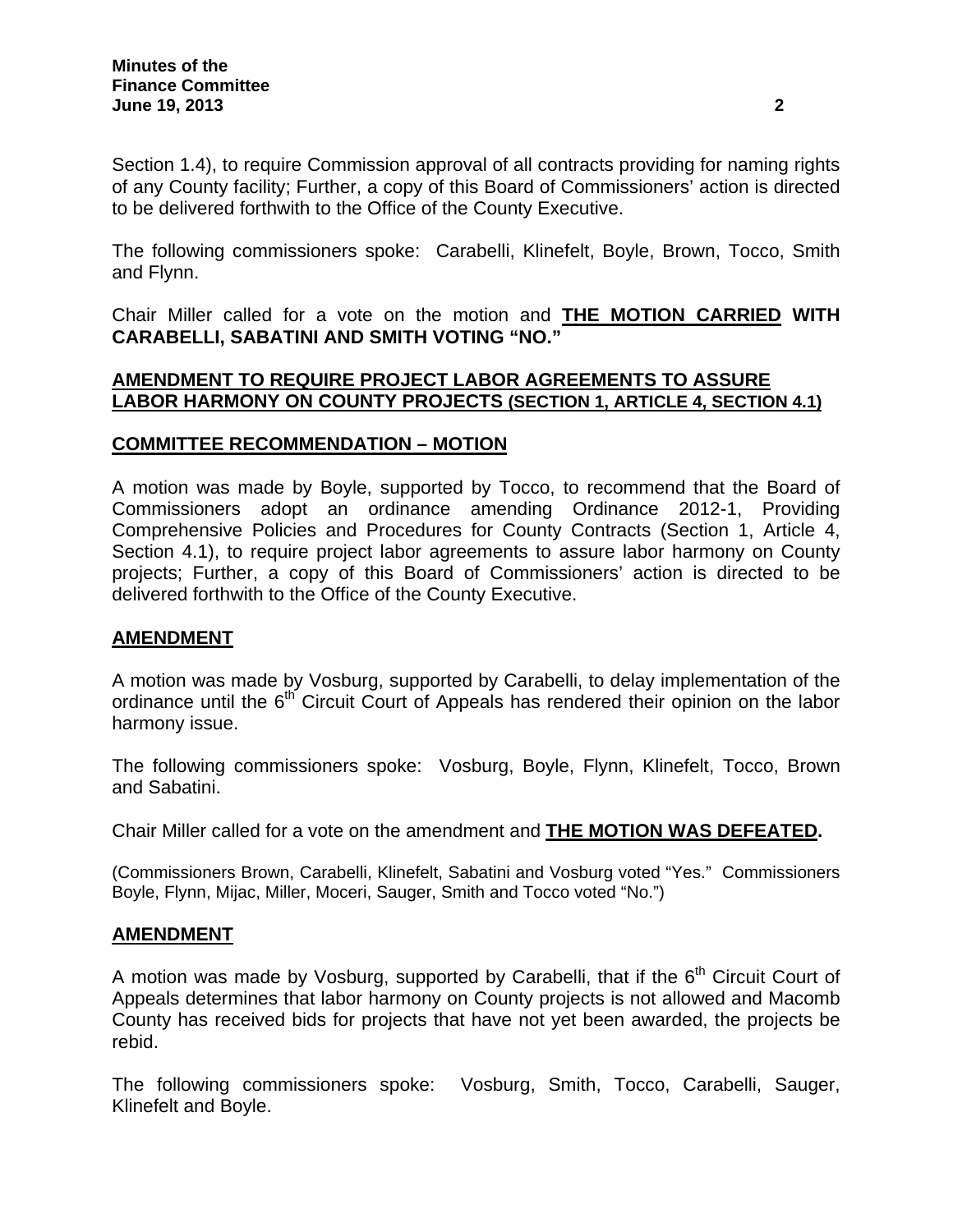A roll call was taken on the amendment, as follows:

Voting Yes were Brown, Carabelli, Sabatini and Vosburg. There were 4 "Yes" votes.

Voting No were Boyle, Flynn, Klinefelt, Mijac, Miller, Moceri, Sauger, Smith and Tocco. There were 9 "No" votes.

## **THE MOTION WAS DEFEATED.**

Chair Miller called for a vote on the adoption of the ordinance and **THE MOTION CARRIED WITH BROWN, CARABELLI, SABATINI AND VOSBURG VOTING "NO."** 

## **AMENDMENT TO REQUIRE COMMISSION ACCESS TO THE COUNTY COMPETITIVE BID LIBRARY (SECTION 1, ARTICLE 4, SECTION 4.2)**

## **COMMITTEE RECOMMENDATION – MOTION**

A motion was made by Moceri, supported by Tocco, to recommend that the Board of Commissioners adopt an ordinance amending Ordinance 2012-1, Providing Comprehensive Policies and Procedures for County Contracts (Section 1, Article 4, Section 4.2), to require Commission access to the County Competitive Bid Library; Further, a copy of this Board of Commissioners' action is directed to be delivered forthwith to the Office of the County Executive.

The following commissioners spoke: Vosburg, Carabelli, Moceri, Brown and Flynn.

Chair Miller called for a vote on the motion and **THE MOTION CARRIED WITH CARABELLI AND VOSBURG VOTING "NO."** 

## **AMENDMENT TO PROVIDE REQUIREMENTS FOR REPEAT SMALL PURCHASES AND THE USE OF PURCHASE ORDERS (SECTION 1, ARTICLE 6, SECTION 6.3)**

## **COMMITTEE RECOMMENDATION – MOTION**

A motion was made by Moceri, supported by Flynn, to recommend that the Board of Commissioners adopt an ordinance amending Ordinance 2012-1, Providing Comprehensive Policies and Procedures for County Contracts (Section 1, Article 6, Section 6.3), to provide requirements for repeat small purchases and the use of purchase orders; Further, a copy of this Board of Commissioners' action is directed to be delivered forthwith to the Office of the County Executive. **THE MOTION CARRIED WITH CARABELLI VOTING "NO."**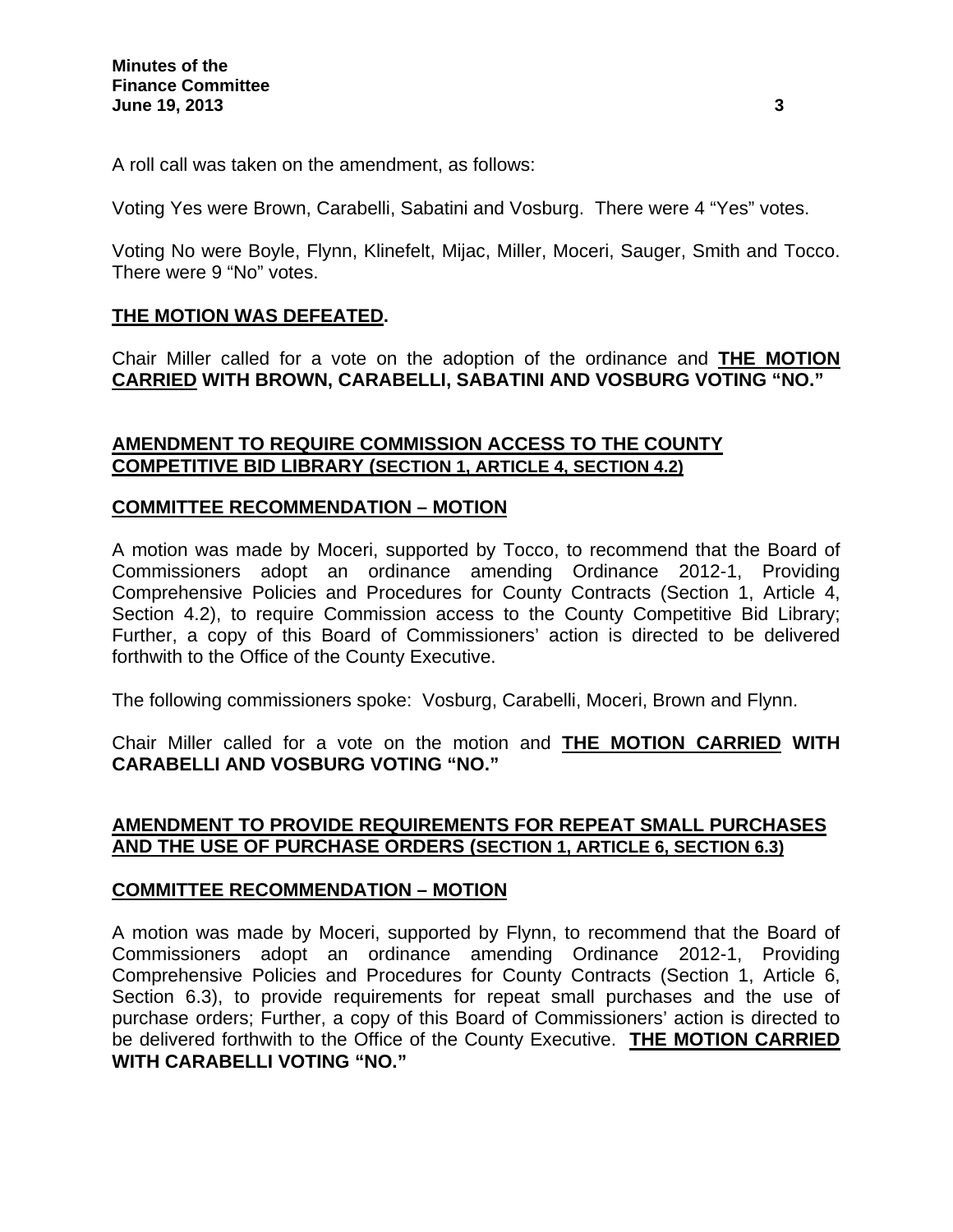## **ADOPTION OF RESOLUTIONS AMENDING RESOLUTION 2012-1 – COMPREHENSIVE COUNTY CONTRACTING POLICY**

## **AMENDMENT TO ADD SECTION II.A.3**

### **COMMITTEE RECOMMENDATION – MOTION**

A motion was made by Tocco, supported by Klinefelt, to recommend that the Board of Commissioners adopt a resolution amending Resolution 2012-1, to Provide Comprehensive Policies and Procedures Governing the Awarding of Contracts, to add Section II.A.3.

The following commissioner spoke: Mijac.

Chair Miller called for a vote on the motion and **THE MOTION CARRIED WITH BROWN, CARABELLI, SABATINI AND VOSBURG VOTING "NO."** 

### **AMENDMENT TO SECTION II.B.1.C**

#### **MOTION**

A motion was made by Moceri, supported by Flynn, to recommend that the Board of Commissioners adopt a resolution amending Resolution 2012-1, to Provide Comprehensive Policies and Procedures Governing the Awarding of Contracts, to amend Section II.B.1.c.

The following commissioners spoke: Mijac, Carabelli, Flynn, Smith, Klinefelt and Moceri.

Chair Miller called for a vote on the motion and **THE MOTION CARRIED WITH CARABELLI VOTING "NO."** 

### **AMENDMENT TO SECTION II.B.3.F**

#### **MOTION**

A motion was made by Flynn, supported by Sauger, to recommend that the Board of Commissioners adopt a resolution amending Resolution 2012-1, to Provide Comprehensive Policies and Procedures Governing the Awarding of Contracts, to amend Section II.B.3.f. **THE MOTION CARRIED WITH CARABELLI VOTING "NO."**

### **AMENDMENT TO SECTION II.B.3.O**

### **MOTION**

A motion was made by Tocco, supported by Moceri, to recommend that the Board of Commissioners adopt a resolution amending Resolution 2012-1, to Provide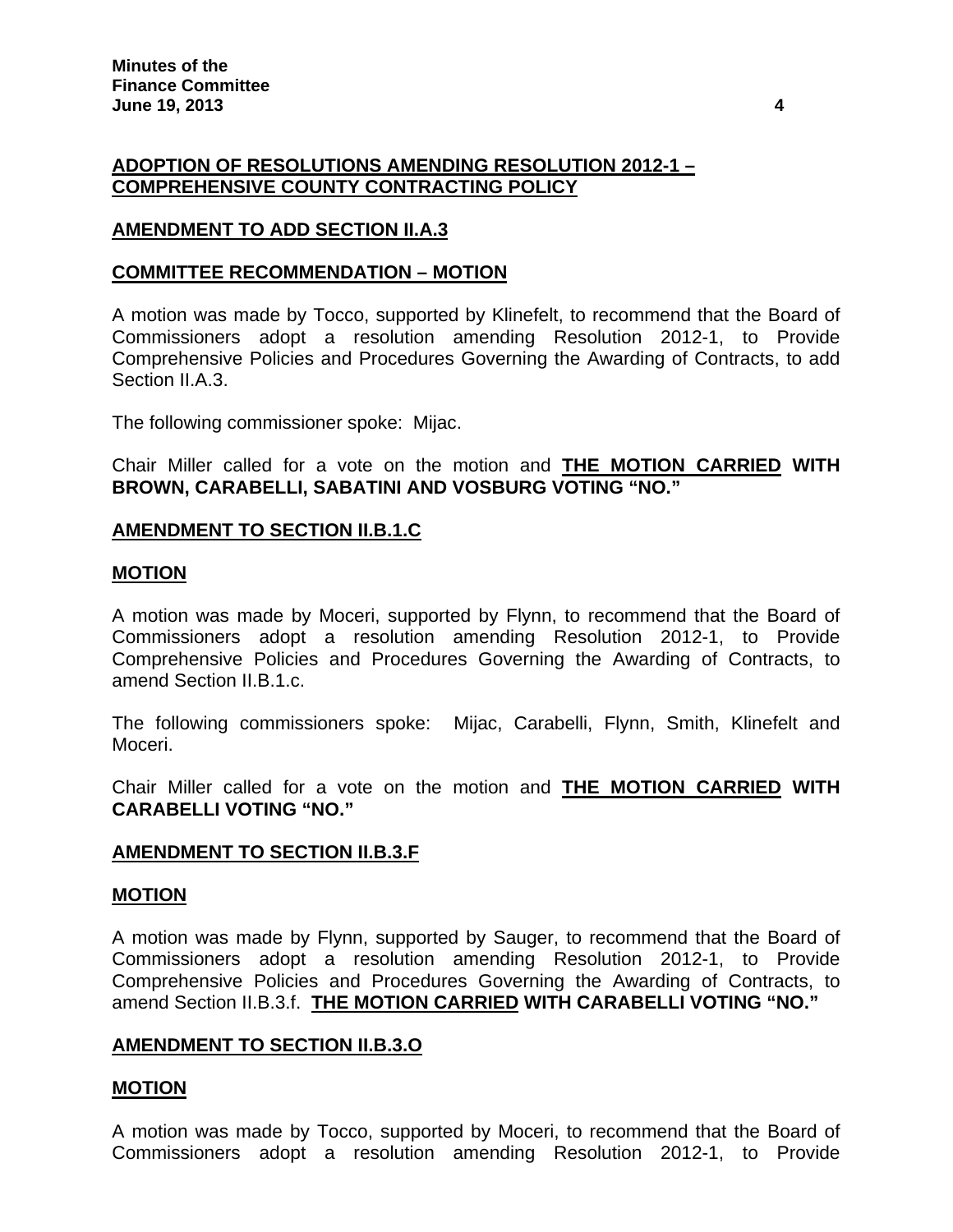Comprehensive Policies and Procedures Governing the Awarding of Contracts, to add Section II.B.3.o. **THE MOTION CARRIED WITH CARABELLI AND SMITH VOTING "NO."**

# **AMENDMENT TO SECTION II.D.4**

## **MOTION**

A motion was made by Tocco, supported by Flynn, to recommend that the Board of Commissioners adopt a resolution amending Resolution 2012-1, to Provide Comprehensive Policies and Procedures Governing the Awarding of Contracts, to add Section II.D.4.

The following commissioner spoke: Carabelli.

Commissioner Klinefelt referred to the first sentence under "1" and suggested adding the word "to" before "access." There were no objections.

Chair Miller called for a vote on the motion and **THE MOTION CARRIED WITH CARABELLI VOTING "NO."**

## **RECOMMENDATIONS FROM 6-17-13 HEALTH & HUMAN SERVICES COMMITTEE MEETING**

## **COMMITTEE RECOMMENDATION – MOTION**

A motion was made by Moceri, supported by Tocco, to recommend that the Board of Commissioners approve the budget amendment requests as follows:

increase the previously approved Macomb County Community Services Agency's Senior Nutrition FY 2012/13 budget for the Evidence Based Disease Prevention/Health Promotion Program in the amount of \$500, bringing the total grant amount to \$7,200;

amend the Health Department Fiscal Grant Fund in the amount of \$4,000 with an increase in Other Revenue and accompanying increases in Supplies & Services and Conference and Training;

amend the Health Department Fiscal Grant Fund in the amount of \$1,100 with an increase in State-Other Revenue and accompanying increases in Supplies & Services and Conference & Training and

amend the Health Department Fiscal Grant Fund in the amount of \$7,534 with an increase in State-Grants Revenue and accompanying increases in Conference & Training, Salaries & Wages, Contractual Services and Internal Service Costs;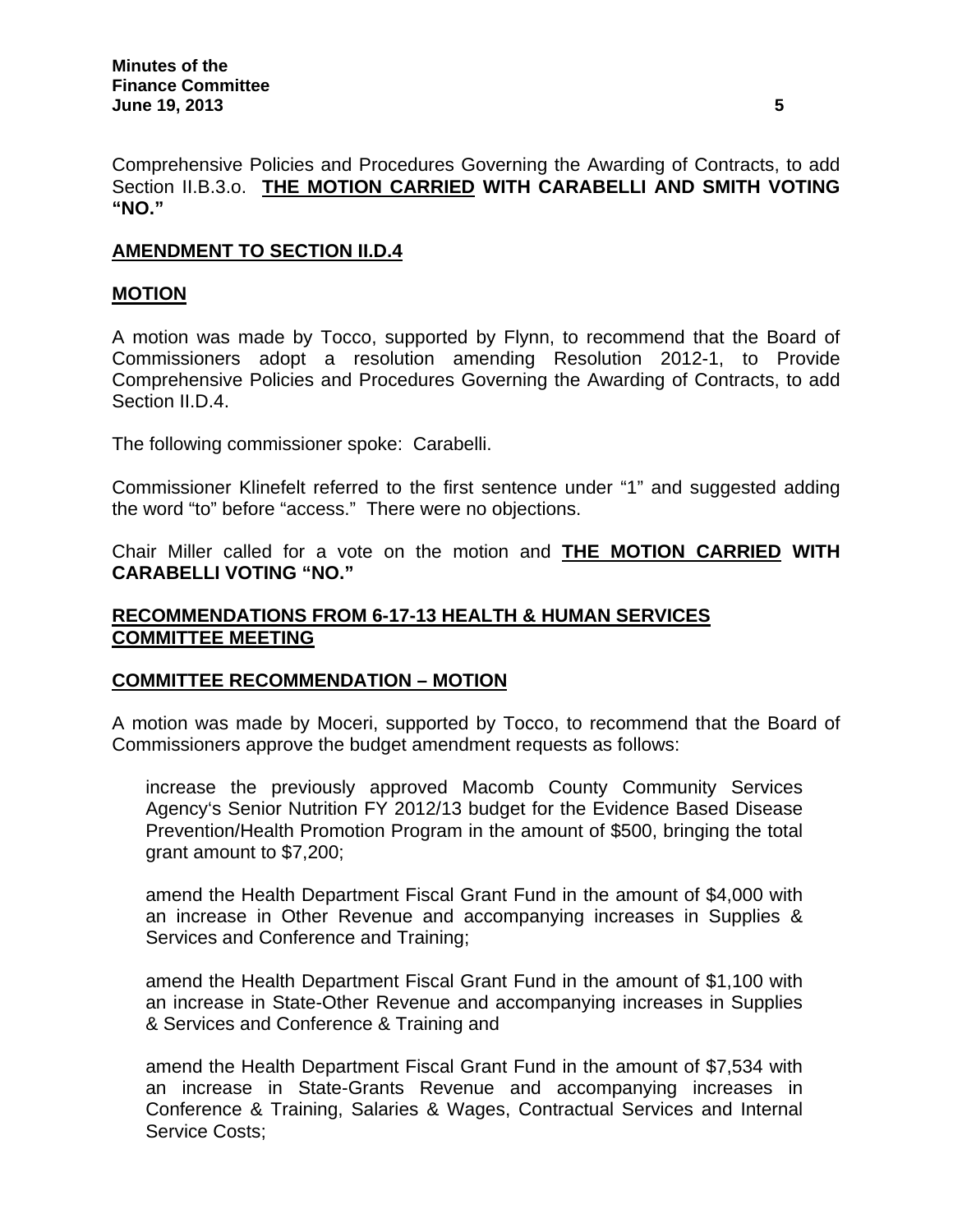Further, this budget action addresses budgetary issues only. It does not constitute the Commission's approval of any County contract. If a contract requires Commission approval under the County's Contracting Policy or the County's Procurement Ordinance, such approval must be sought separately; Further, a copy of this Board of Commissioners' action is directed to be delivered forthwith to the Office of the County Executive. **THE MOTION CARRIED.** 

## **ITEM WAIVED BY INFRASTRUCTURE COMMITTEE CHAIR**

### **ADOPT RESOLUTION AUTHORIZING THE PUBLICATION OF NOTICE OF INTENT TO ISSUE REVENUE BONDS FOR MACOMB COUNTY WASTEWATER DISPOSAL DISTRICT AND NOTICE OF RIGHT OF REFERENDUM ON ISSUANCE OF BONDS**

William Misterovich, Chief Deputy Public Works Commissioner, provided an overview. Also present was Steve Siklich, an engineer from Giffels Webster.

The following commissioners spoke: Carabelli, Tocco, Vosburg, Sauger and Boyle.

# **COMMITTEE RECOMMENDATION – MOTION**

A motion was made by Sauger, supported by Smith, to recommend that the Board of Commissioners adopt a resolution authorizing the publication of the Notice of Intent to issue revenue bonds for the Macomb County Wastewater Disposal District and Notice of Right of Referendum on the issuance of the bonds. **THE MOTION CARRIED.** 

## **REQUEST FROM MACOMB COUNTY PROVIDER ALLIANCE (MCPA) FOR CONTINUED EXEMPTION FROM COMPLIANCE OF LIVING WAGE POLICY**

## **COMMITTEE RECOMMENDATION – MOTION**

A motion was made by Brown, supported by Vosburg, to recommend that the Board of Commissioners concur in the request of the Macomb County Provider Alliance (MCPA) and approve a continued exemption from compliance with the requirements of the Living Wage Policy for all organizations that are members of the MCPA and which contract with Macomb County Community Mental Health, for the upcoming contract period of October 1, 2013 through September 30, 2015; Further, a copy of this Board of Commissioners' action is directed to be delivered forthwith to the Office of the County Executive.

Chair Miller explained that the Board received a request from Tim Joy, Board Secretary for the MCPA, for an exemption from the Living Wage Policy, which had been granted in the past. He noted that he voted against the first exemption, but is now sympathetic to the great work provided by the organizations and the fact that their terms of compensation are set by the state. He said they were asked to quantify other benefits, besides wages that they offer to retain their employees and that has been provided in a June 7, 2013 correspondence.